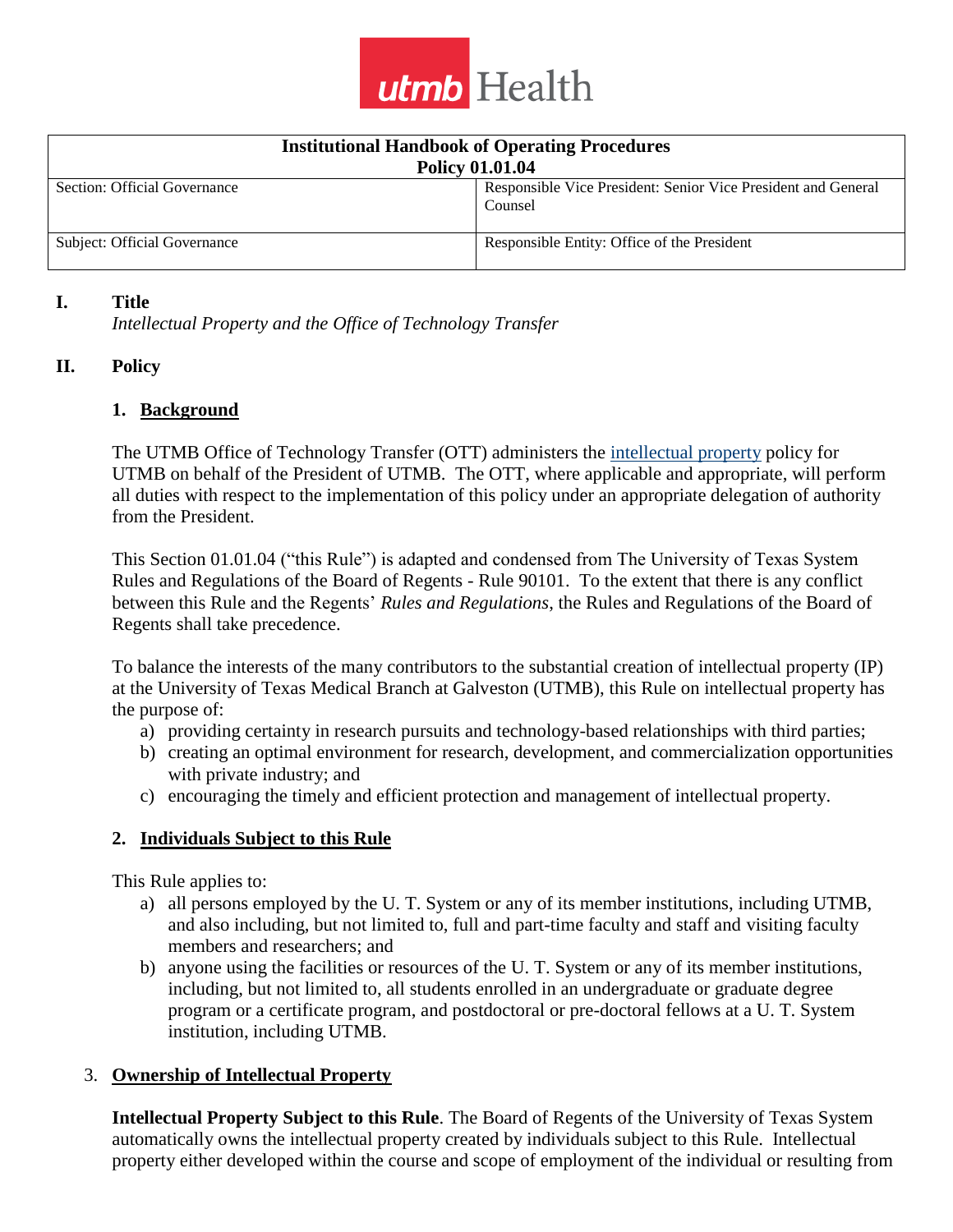activities performed on U. T. System time, or with support of State funds, or from using facilities or resources owned by the U. T. System or any of its member institutions (other than incidental use) is owned by the Board of Regents. In appropriate circumstances concerning intellectual property resulting from research supported by (a) an entirely private, nongovernmental grant or contract with a nonprofit or for-profit entity, or (b) an entirely private gift or grant to the U.T. System or any U.T. System institution, the U.T. System institution may enter into an agreement to transfer or grant appropriate access to the Board of Regents' rights in intellectual property to third parties.

All individuals subject to this Rule must assign and do hereby assign their rights in such intellectual property to the Board of Regents. Moreover, individuals subject to this Rule who create such intellectual property [\(creators\)](https://www.utmb.edu/policies_and_procedures/policyLinks.aspx?id=796f) shall promptly execute and deliver all documents and other instruments as are reasonably necessary to reflect the Board of Regents' ownership of such intellectual property. A creator of intellectual property owned by the Board of Regents has no independent right or authority to convey, assign, encumber, or license such intellectual property to any entity other than the Board of Regents.

**Ownership Interest in Research Data.** Intellectual property resulting from research supported by a grant or contract with the government (federal and/or state), or an agency thereof, with a nonprofit or for-profit nongovernmental entity, or by a private gift or grant to the U. T. System or any of its member institutions is owned by the Board of Regents.

**Use of Research Data.** Research data or results created by an employee are owned by the Board of Regents and, except to the extent that rights to such research data are contractually assigned or licensed to another by the Board of Regents, the creator shall have a nonexclusive license to use such data for nonprofit educational, research, and scholarly purposes within the scope of the employee's employment, subject to adherence to other provisions of this Rule.

**Ownership Interest in Certain Copyrights.** The Board of Regents will not assert an ownership interest in the copyright of scholarly or educational materials, artworks, musical compositions, and literary works related to the author's academic or professional field, regardless of the medium of expression. This exemption applies to works authored by students, professionals, faculty, and nonfaculty researchers.

**Ownership Interest in Works for Hire and Institutional Projects.** Notwithstanding the above provisions pertaining to copyright ownership, the Board of Regents shall have sole ownership of all intellectual property created by:

- a) an employee, student, or other individual or entity commissioned, required, or hired specifically to produce such intellectual property by the U. T. System or any of its member institutions, and
- b) an employee, student or other individual as part of an institutional project. Except as may be provided otherwise in a written agreement approved by the institution or the U. T. System, the provisions of this Rule relating to division of royalties shall not apply to intellectual property owned solely by the Board of Regents pursuant to this Rule.

**Limited License to the Institution.** As reasonably required for the limited purpose of continuing an institution's scheduled course offering, the Board of Regents retains for one year following the loss of an instructor's services, a fully paid-up, royalty-free, nonexclusive worldwide license to use, copy, distribute, display, perform and create derivative works of materials prepared by the instructor for use in teaching a course (including lectures, lecture notes, syllabi, study guides, bibliographies, visual aids, images, diagrams, multimedia presentations, examinations, web-ready content and educational software).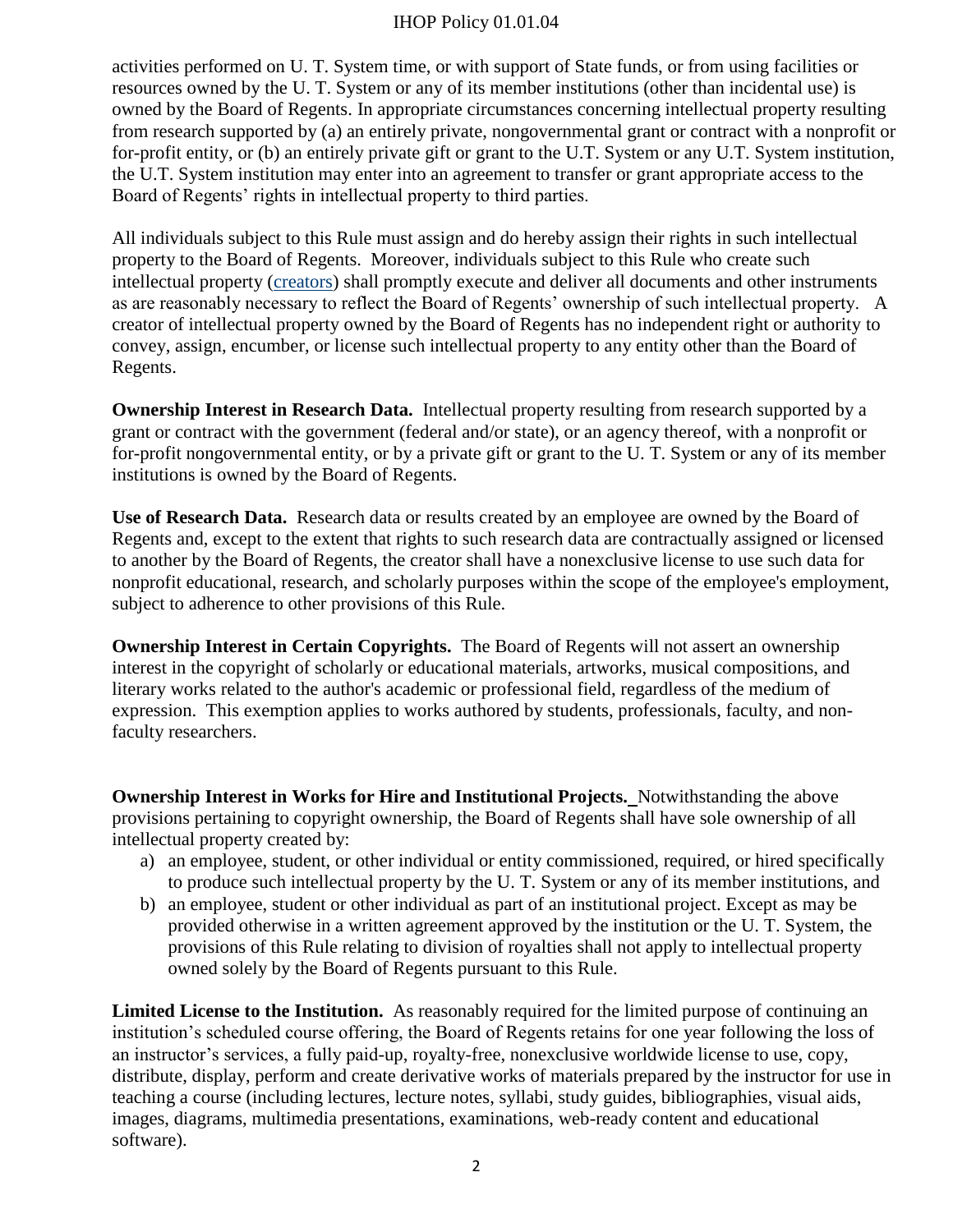**Students and Intellectual Property.** A student enrolled at a U. T. System institution, such as in an undergraduate or graduate degree program or certificate program, including a postdoctoral and predoctoral fellow, owns the intellectual property he or she creates (a) in courses, (b) during extracurricular activities, and (c) while using the resources and facilities of U. T. System institutions commonly provided for a student's use and for which a student has paid tuition and fees, unless:

- The student is also an employee of the U. T. System or any U. T. System institution and the intellectual property is developed within the course and scope of his or her employment, in which case the provisions of this Rule relating to employees shall apply;
- The student works on a work-for-hire or institutional project as described by this section, in which case this section governs that work;
- The student participates in a research project where any intellectual property created under that project has already been committed to, or encumbered by an agreement with, a governmental, philanthropic, corporate or other sponsor; or
- The student jointly creates the intellectual property with a non-student, in which case this Rule and applicable law dictate ownership of the intellectual property as if the student was a non-student described in section 2.

**Intellectual Property Not Subject to this Rule**. Intellectual property developed or created by a U.T System or any U.T. System institution employee outside the course and scope of employment of the individual, and that is developed or created on his/her own time and without the support of the U.T. System or any of its member institutions and without the use of their facilities or resources is exclusively the property of the creator.

# **4. UTMB's Office of Technology Transfer (OTT)**

**UTMB Discoveries/Inventions**. Before intellectual property subject to ownership by the Board of Regents is disclosed to any party outside the U. T. System, to the public generally, or for commercial purposes, and before publishing same, the creator shall submit a reasonably complete and detailed disclosure of such intellectual property to UTMB's OTT, which will regularly and promptly communicate with the creator during this decision-making process.

With respect to intellectual property in which the U. T. System or any of its member institutions asserts an interest, the OTT, shall decide how, when, and where the intellectual property is to be protected and commercialized. Outside counsel services may be contracted with the prior consent of the U. T. System Vice Chancellor and General Counsel and, if required by law, the approval of the Attorney General. The OTT shall consider the expertise and knowledge of the creators of the intellectual property and the potential opportunities for commercialization regarding the protection and commercialization of intellectual property.

**Geographical Scope of Protection.** A decision by the U. T. System or any of its member institutions to seek patent or other available protection for intellectual property covered shall not obligate the U. T. System or any of its member institutions to pursue such protection in all national jurisdictions. The U. T. System's decision relating to the geographical scope and duration of such protection shall be final.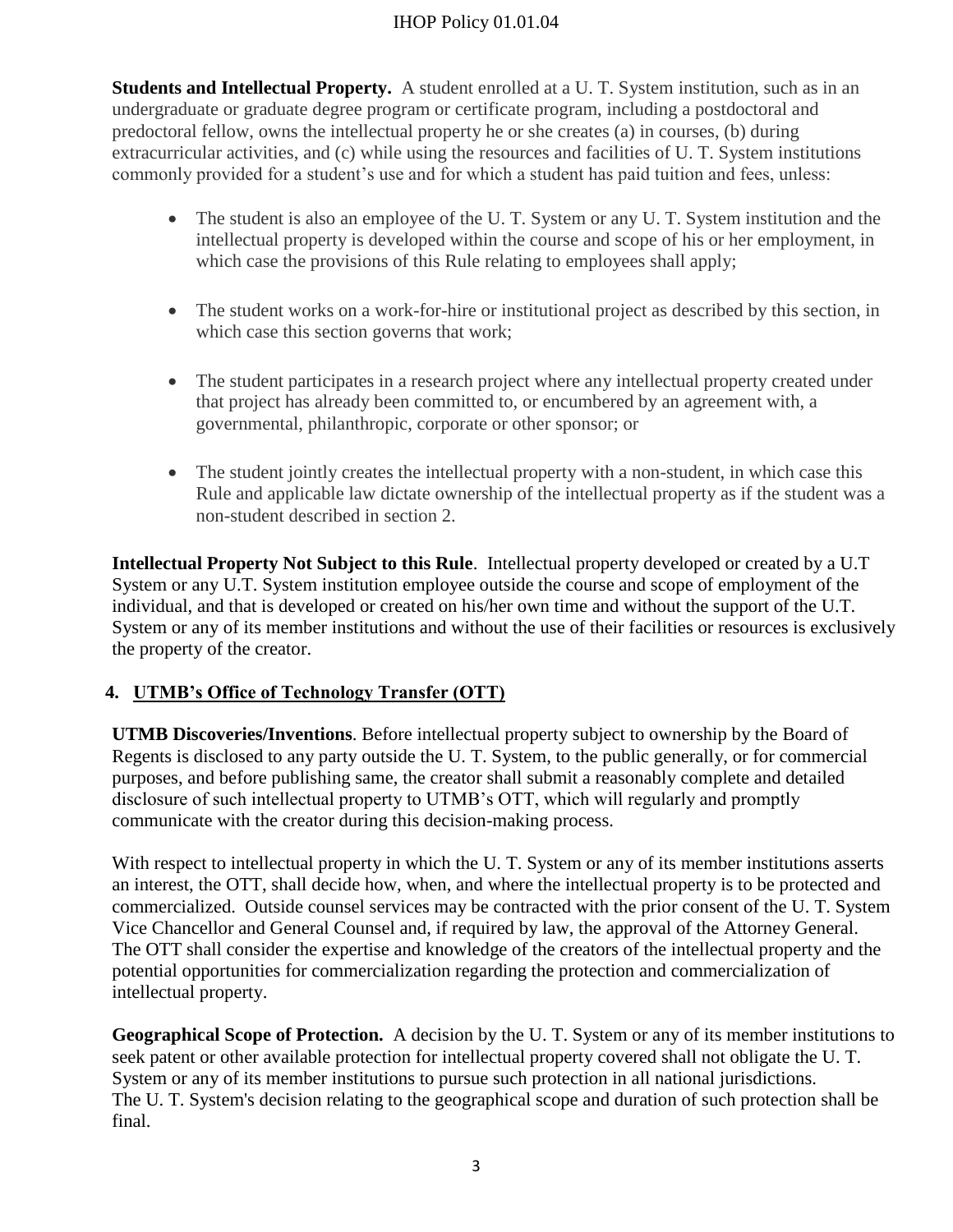**Release of Rights.** If the OTT elects not to assert U. T. System's interest, the U. T. System Office of General Counsel and the primary creator shall be notified in writing within 20 business days after a decision is made not to assert ownership rights that the institution will offer the released intellectual property to the creator, except where prohibited by law or contractual obligations or requirements. Thereafter, the creator will be free to obtain and exploit a patent or other intellectual property protection in his or her own right and the U. T. System and its member institutions shall not have any further rights, obligations, or duties with respect thereto except that, in appropriate circumstances, the Office of Technology Transfer may elect to impose certain limitations or obligations, including, but not limited to, a nonexclusive license for the creator, U. T. System, and any of its member institutions to use the released invention for patient care, teaching, scholarly and other academically related purposes, and nonprofit research.

Such a release must include provisions for the recovery by U. T. System of patent and licensing expenses, if any, as well as the retention of income rights by U.T. System, and may include certain limitations or obligations, including those set forth above.

**Role of Creator.** Any person subject to this Rule who creates intellectual property (other than a work for hire or on government or other sponsored research projects where the grant agreements provide otherwise), may give reasonable input on commercialization of inventions; provided however, that the president(s) of the applicable institution(s), or his or her designee(s), in his or her sole discretion, will make final decisions whether and how to develop and commercialize an invention.

# **5. Distribution of Licensing Revenue and Reimbursement of Licensing Costs**

When the U. T. System or any of its member institutions licenses rights in intellectual property to third parties, and other than with regard to elections under the terms of a release as set forth above, the costs of licensing, including, but not limited to, the costs to operate and support a technology transfer office and the costs of obtaining a patent or other protection for the property on behalf of the Board of Regents must first be recaptured from any royalties or other license payments received by the U. T. System or any of its member institutions. The remainder of any such income (including but not limited to license fees, prepaid royalties, minimum royalties, running royalties, milestone payments, and sublicense payments) shall be divided as follows:

- $\bullet$  50% to creator(s);
- $\bullet$  25% to the creator(s) laboratory or facilities; and
- 25% to the President's Royalty Fund for the support of research at UTMB.

A creator may disclaim his/her interest in such income, in which case the institution shall receive the creator's share and shall decide, in its sole discretion, if, how and when to disburse such income. In the event that a creator has left UTMB at the time a royalty or license payment is received, the creator's share of the 25% designated for laboratories or facilities shall instead be transferred to the President's royalty fund.

In the event that two or more persons who are entitled to share royalty income pursuant to this Rule (or equity pursuant to Regents' *Rules and Regulations* Rule 90101 concerning equity interests and as set forth below) cannot agree in writing on an appropriate sharing arrangement, the president or his designee at the OTT shall determine that portion of the royalty income to which the creators are entitled under the circumstances and such amount will be distributed to them accordingly. In the event that the creators are located at two or more member institutions of the U. T. System and cannot agree, such royalty (or equity) distribution decision shall be made by the involved institutions' presidents (or their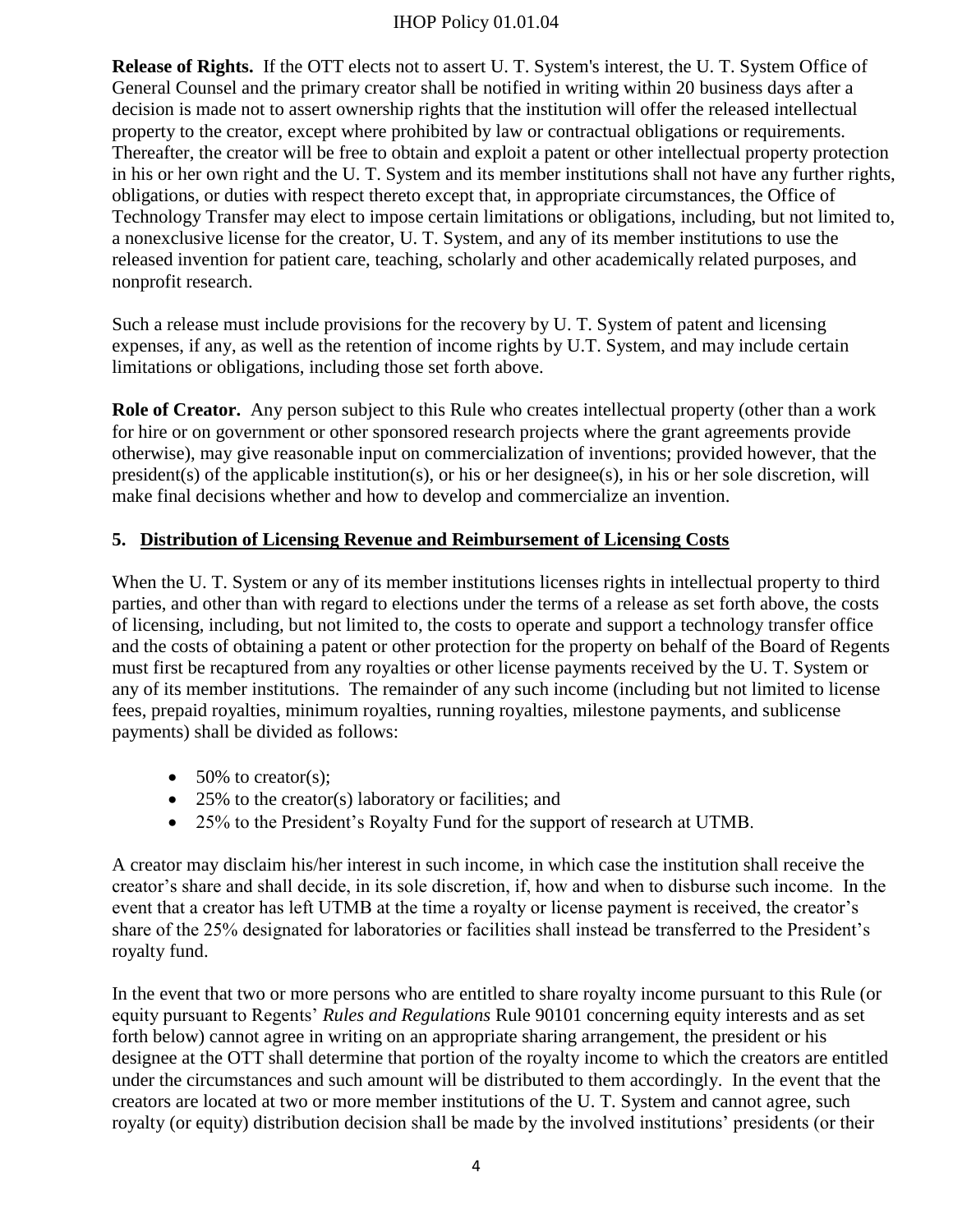respective designees). In the further event that the involved presidents cannot agree, then the Chancellor (or designee) shall decide and his/her decision shall be binding on the creators.

The portion of the net income the U. T. System or any of its member institutions retains from royalties and the institutions shall use any other intellectual property-related income where the income-producing intellectual property originated.

With the prior approval of the Board and after review by the U. T. System Vice Chancellor and General Counsel and the appropriate Executive Vice Chancellor, an institution may adjust the allocation of royalties set forth herein for a creator.

## **6. Distribution of Revenue and Reimbursement of By-Products of Research**

Disbursable income for the transfer of by-products of research will be distributed according to the following formula:

- 75% of annual disbursable income is disbursed to inventor(s') laboratory(ies)
- 25% is retained by UTMB.

By-products of research are defined as assets that are (i) not covered by an issued patent or pending patent application (current or past) and (ii) limited to a finite quantity. Examples of by-products of research include purified proteins and antibodies. No creator will receive a personal share of income from the licensing of by-products of research.

## **7. Sponsored Research Agreements**

Those individuals subject to this Rule whose intellectual property creations result from a grant or contract with the government (federal and/or state), or any agency thereof, or with a nonprofit or forprofit nongovernmental entity, or by private gift to the U. T. System or any of its member institutions shall promptly execute and deliver such documents and other instruments as are reasonably necessary for the U. T. System or any of its member institutions to discharge its obligations, expressed or implied, under the particular agreement.

**Nonconformance with Intellectual Property Guidelines.** Administrative approval of such grants and contracts containing provisions inconsistent with this Rule or other policies and guidelines adopted by the Board or Regents imply a decision that the benefit and value to the U. T. System or any of its member institutions of receiving the grant or performing the contract outweighs the impact of any nonconforming provisions on the intellectual property policies and guidelines of the U. T. System or any of its member institutions. (See Regents' *Rules and Regulations*, Rule 90101).

**Conflicting Provisions.** Subject to approval as described immediately above, the intellectual property policies and guidelines of the U. T. System or any of its member institutions are subject to, and thus amended and superseded by, the specific terms pertaining to intellectual property rights included in state and/or federal grants and contracts, or grants and contracts with nonprofit and for-profit nongovernmental entities or private donors, to the extent of any such conflict.

## **8. Equity Interests**

**Agreements with Business Entities.** In agreements with business entities relating to rights in intellectual property owned by the Board of Regents, the U. T. System or any of its member institutions may receive equity interests as partial or total compensation for the rights conveyed. In any such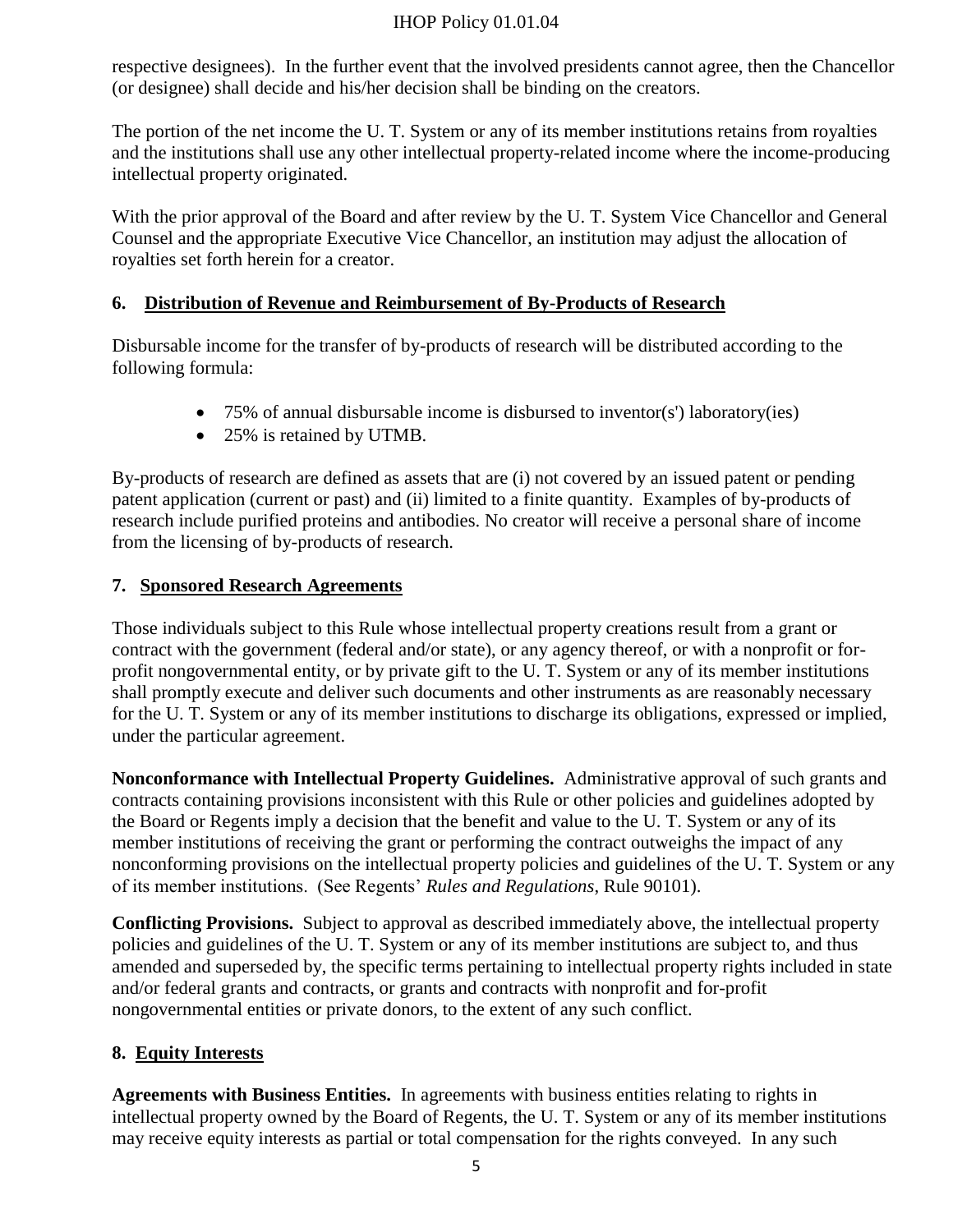instance, the institution where the intellectual property was created may elect, at its option, to share an equity interest, dividend income, or a percentage of the proceeds of the sale of an equity interest with the creator(s). The U. T. System or any of its member institutions may also receive equity interests in a business entity as consideration for the institution's role as a founder, or for other contributions made to the business entity other than as a licensor, and institution shall not be obligated to share such equity interests with the creator(s).

**Creator Holding Equity and Managing Conflict of Interest.** Employees of the U. T. System or any of its member institutions who conceive, create, discover, invent, or develop intellectual property may hold an equity interest in a business entity that has an agreement with the U. T. System or any of its member institutions relating to the research, development, licensing, or exploitation of that intellectual property only so long as the institution where the intellectual property was developed is in full compliance with the requirements to have, implement, and enforce for that employee an effective conflict of interest management plan approved by the institution's president. In any case in which actual conflict of interest is found, the employee may be required to divest the equity interest or terminate affected research.

**Employee Equity Interests.** The U. T. System or any of its member institutions may, but shall not be obligated to, negotiate an equity interest on behalf of any employee as a part of an agreement between the U. T. System or any of its member institutions and a business entity relating to intellectual property conceived, created, discovered, invented, or developed by the employee and owned by the Board of Regents.

## **9. Business Participation and Reporting**

**Approval to Serve as Officer or Director.** Any individual subject to this Rule who conceives, creates, discovers, invents, or develops intellectual property may serve, in his/her individual capacity, as a member of the board of directors or other governing board or as an officer or an employee (other than as a consultant) of a business entity that has an agreement with the U. T. System or any of its member institutions relating to the research, development, licensing, or exploitation of that intellectual property only so long as the institution where the intellectual property was developed is in full compliance with the requirements to have, implement, and enforce for that individual an effective conflict of interest management plan approved by the institution's president. In any case where actual conflict of interest is found, the individual may be required to terminate the business relationship or the relevant research.

**Request for Employee to Serve as Officer or Director.** When requested by the Board of Regents, an employee may serve on behalf of the Board of Regents as a member of the board of directors or other governing board of a business entity that has an agreement with the U. T. System or any of its member institutions relating to the research, development, licensing, or exploitation of intellectual property, but may not accept any consideration offered for service on such board.

**Report of Equity Interest and Service as Officer or Director.** Any individual serving as an Officer or Director must report in writing to the president of the institution the name of any business entity in which the person has an interest or for which the person serves as a director, officer, or employee and shall be responsible for submitting a revised written report upon any change in the interest or position held by such person in such business entity. The U.T. System institution or UTMB will file a report by October 1 of each year with the Board of Regents for transmittal as required by Texas Education Code [Section 51.912](http://www.statutes.legis.state.tx.us/Docs/ED/htm/ED.51.htm#51.912) and [Section 51.005.](http://www.statutes.legis.state.tx.us/Docs/ED/htm/ED.51.htm#51.005)